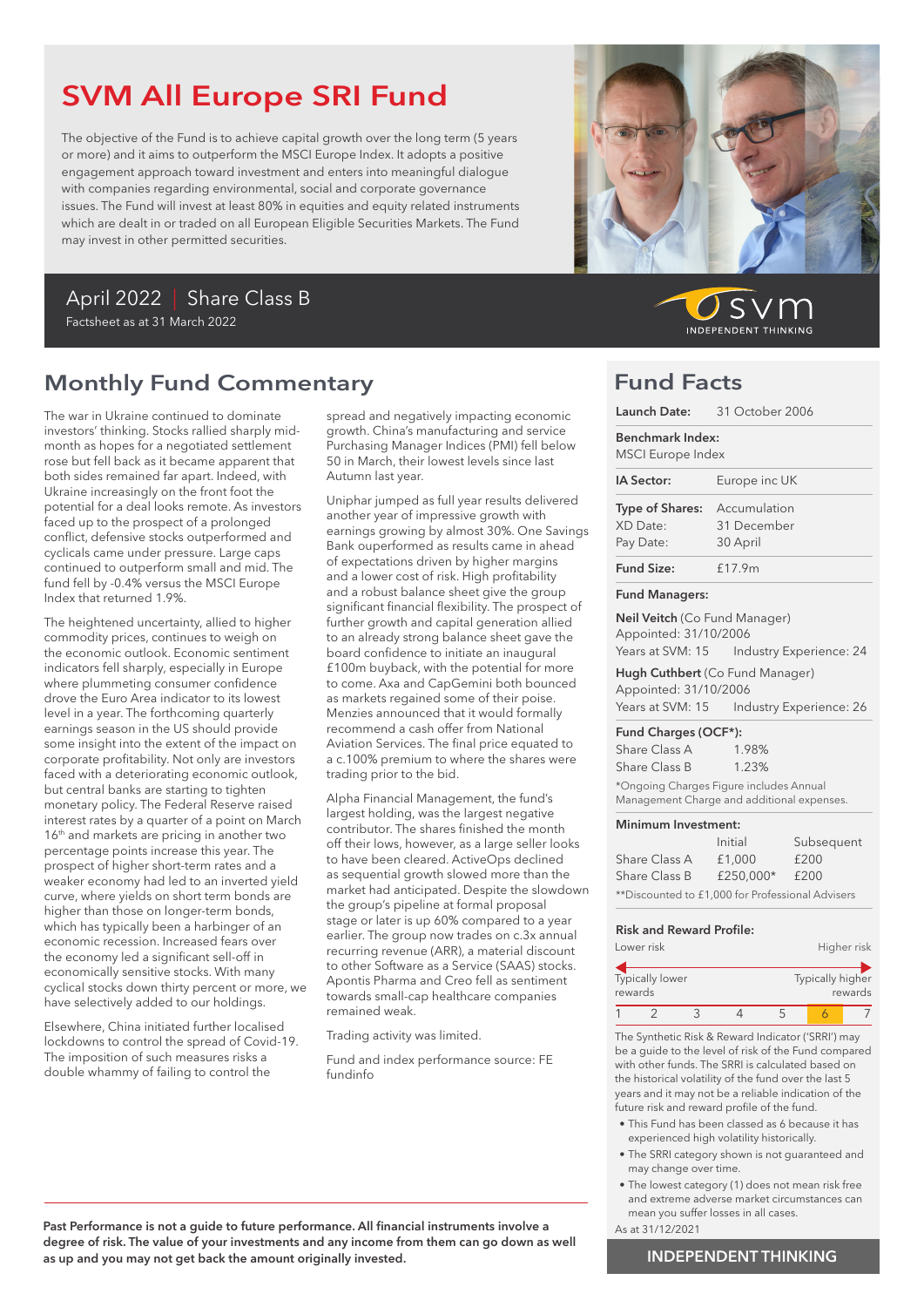### Portfolio Analysis

### Risk Baskets

To help understand the overall balance of the portfolio, stocks are allocated to one of eight risk groups: defensive, cyclical, stable financial, unstable financial, consumer cyclical, oil & gas, mining and finally technology. Most of these groups are self explanatory but financials deserve some clarity. All financials are inherently unstable but in the main, Lloyd's underwriters and General Insurers take less balance sheet risk, so are relatively more stable than Banks or Life Assurers.

Seeing the portfolio broken down into these categories allows an understanding of how aggressive or defensive the overall portfolio is, and where risk is being taken.

| Cyclical           | 37.9 |  |
|--------------------|------|--|
| Unstable Financial | 22.2 |  |
| Consumer Cyclical  | 13.6 |  |
| Defensive          | 11.6 |  |
| Technology         | 6.4  |  |
| Stable Financial   | 0.0  |  |
| Mining             | 0.0  |  |
| Oil & Gas          | 0.0  |  |
| Cash               | 8.3  |  |
|                    |      |  |

| Cyclical            | 37.9% |
|---------------------|-------|
| Alpha FMC           | 6.2   |
| Smurfit Kappa Group | 5.5   |
| Rexel               | 5.1   |
| Synthomer           | 4.4   |
| Capgemini           | 43    |

| <b>Defensive</b> | 11.6% |
|------------------|-------|
| Uniphar          | 4.3   |
| DCC.             | 3.3   |
| Smith & Nephew   | 2.4   |
| Sedana Medical   | 1.2   |
| Apontis Pharma   | 0.5   |
|                  |       |

| Unstable Financial   | 22.2% |
|----------------------|-------|
| OSB Group            | 5.3   |
| <b>AXA</b>           | 5.0   |
| Lloyds Banking Group | 49    |
| Prudential           | 4.4   |
| Legal & General      | 2.7   |

| Technology         | 6.4% |
|--------------------|------|
| Creo Medical Group | 2.8  |
| LungLife Al        | 2.1  |
| Calnex Solutions   | 0.8  |
| <b>ActiveOps</b>   | () ለ |
|                    |      |

## Stable Financial 0.0%

Consumer Cyclical 13.6% Norcros 6.3 Tesco 3.1 Dalata Hotel Group 2.2 Jost Werke 2.0

## This Month's Featured Stock

### Tesco

We have had reason to speak with Tesco on two separate occasions in recent months. In both cases the discussions focused on workers' pay, but in very different circumstances. First, we sought to address the issue of the failure of a Tesco supplier to pay the minimum wage to workers in India. While the situation is complex, involving a number of international companies, management acknowledge that there may have been some isolated incidents of underpayment occurring but they categorically state they do not tolerate the underpayment of wages within their supply chain. While the situation is still on-going we are encouraged the company is working with the Ethical Trade Initiative to ensure the issue is

#### resolved.

Mining 0.0% Oil & Gas 0.0% 0.0%

The second incidence was closer to home involving the fact that Tesco does not currently pay the living wage to its UK workers. We have written to Tesco suggesting that failure to do so not only has repercussions for employee welfare, but also may threaten the value of our investment as a result of a failure to attract the right calibre of employee and the overall reputational risk such a stance carries. Encouragingly, Tesco state there is an on-going pay review and we have asked that our input as interested shareholders is conveyed to the body concerned.

The UN Sustainable Goal 8 calls for Decent

Work and Economic growth for all. By tackling issues such as those identified at Tesco we can hopefully not only contribute toward the achievement of this goal but at the same time enhance the value overall value of our shareholding.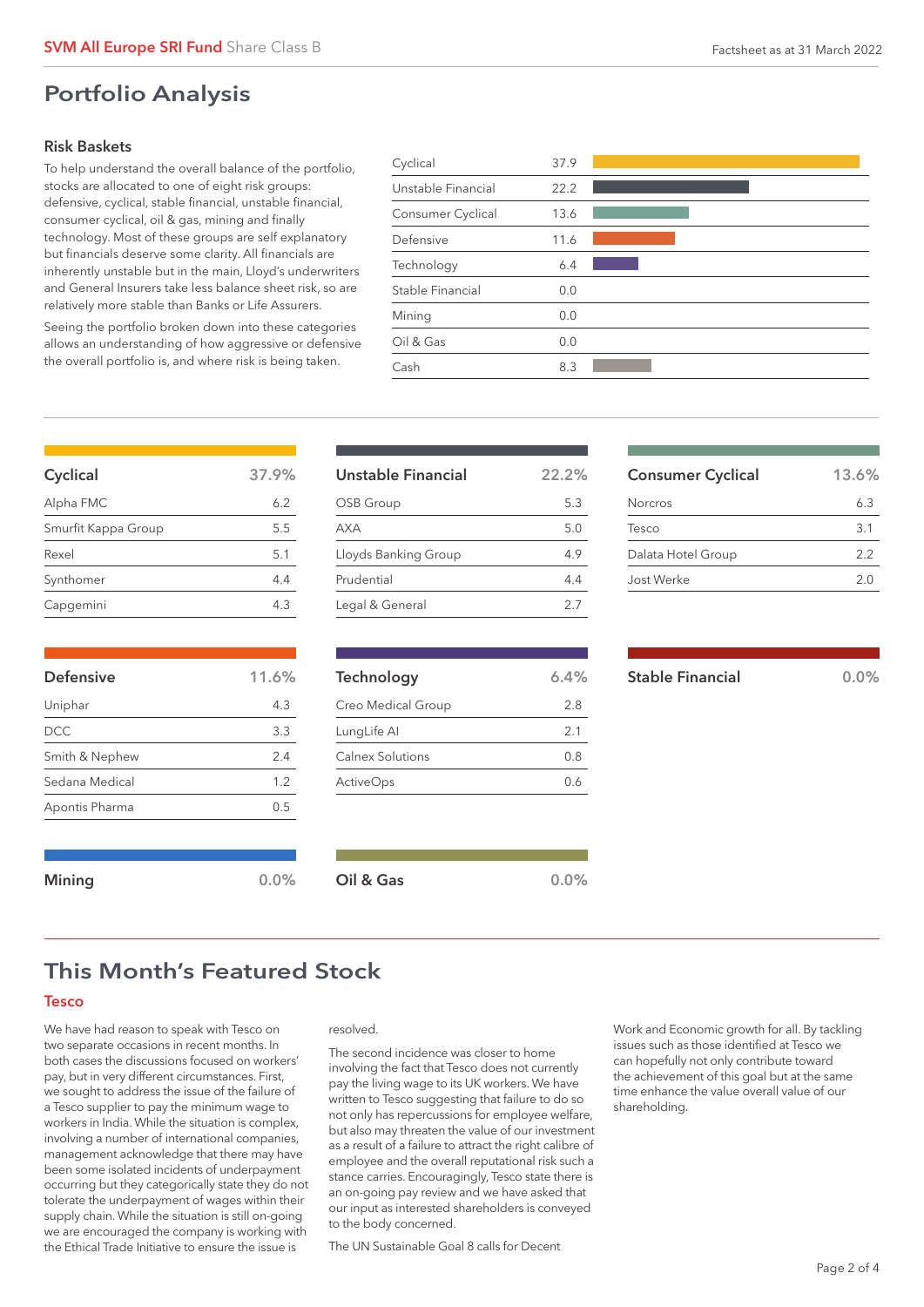## Portfolio Structure

As an unconstrained fund we invest in our highest conviction ideas irrespective of market capitalisation, country or sector. As a consequence The SVM All Europe SRI Fund portfolio will vary considerably from the benchmark index and from other funds that are in the same IA sector.





|         | No. of Stocks | (% ) |  |
|---------|---------------|------|--|
| UK      | 17            | 57.6 |  |
| Ireland | 4             | 15.9 |  |
| France  | 3             | 14.4 |  |
| Germany | 2             | 2.5  |  |
| Sweden  | 1             | 1.2  |  |
| )ther   |               | 0.0  |  |

| Sector Breakdown              | (% ) |
|-------------------------------|------|
| Industrials                   | 25.7 |
| Financials                    | 22.2 |
| Materials                     | 17.0 |
| <b>Health Care</b>            | 13.3 |
| Information Technology        | 5.7  |
| <b>Consumer Discretionary</b> | 4.8  |
| Consumer Staples              | 3.1  |
| Energy                        | 0.0  |
| <b>Communication Services</b> | 0.0  |
| Utilities                     | 0.0  |
| Real Estate                   | 0.0  |





| <b>Size Analysis</b>                        | (% ) |
|---------------------------------------------|------|
| $\blacksquare$ Mega Cap (> $\epsilon$ 50bn) | 5.0  |
| Large Cap (< $\epsilon$ 50bn)               | 25.6 |
| $\blacksquare$ Mid Cap (< $\in$ 10bn)       | 30.4 |
| $\Box$ Small Cap (< $\in$ 1bn)              | 30.7 |
|                                             |      |



| <b>Currency Exposure</b> | (% ) |
|--------------------------|------|
| $\blacksquare$ Euro      | 32.8 |
| Sterling                 | 57.6 |
| ■ Swedish Krona          | 1.2  |
|                          |      |